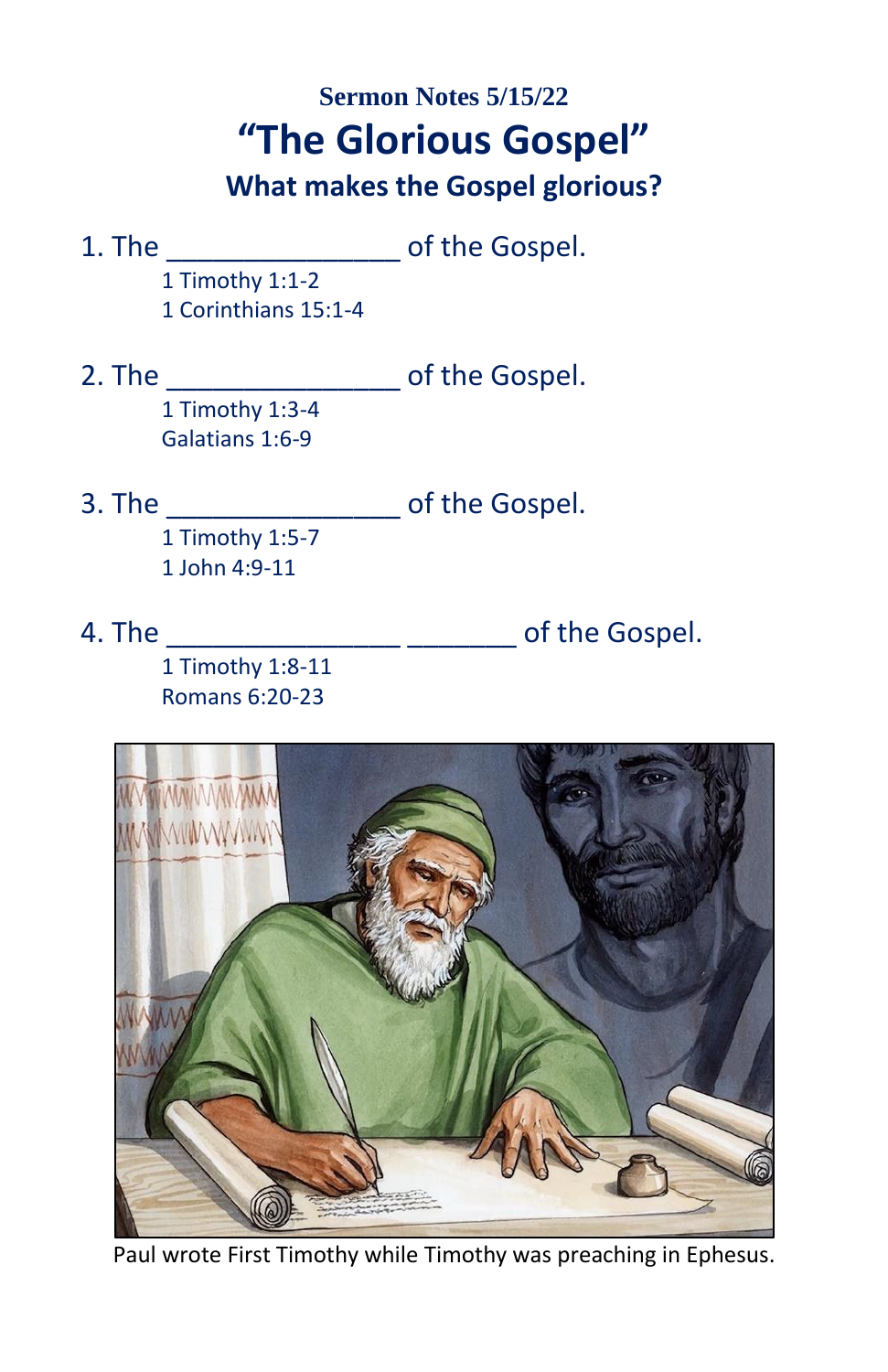## **Life Group Discussion Questions Week 3: May 15-22 1 Timothy 1:1-11**

Paul wrote First Timothy around AD 64-65, after his first Roman imprisonment and before his second Roman imprisonment. Timothy was an evangelist ministering to the church in Ephesus. When Paul went to Macedonia, he urged Timothy to remain in Ephesus. Paul wanted Timothy to make sure that certain men in the Christian community were teaching the truth (1 Tim. 1:3). Paul also wanted Timothy to have some instructions in writing that would help him conduct his ministry with confidence and lead the church with authority (1 Tim. 3:14-15). While this letter was written specifically to a preacher, Paul wanted all the Christians in Ephesus to read it. At the conclusion of the letter, when Paul says, "Grace be with you," the "you" is plural. This book contains powerful principles that are relevant for all Christians. We see this in chapter one, where Paul explains the importance of following "sound doctrine that conforms to the glorious gospel" (1 Tim. 1:11).

### **Read 1 Timothy 1:1-11**

1. What did Paul about his ministry in verse 1?

2. How did Paul describe Jesus in verse 1?

Robert Yarbrough notes,

With his opening words Paul communicates to Timothy that they serve a cause far greater than themselves: indeed, they serve the mysterious manifold personage who is "savior" in a world rife with gospel opposition. He is also "our hope," where such opposition may have tempted Timothy to fall into hopelessness.<sup>1</sup>

#### 3. How did Paul describe Timothy in verse 2?

<sup>1</sup> Robert W. Yarbrough, *The Letters to Timothy and Titus* (Grand Rapids, MI: Eerdmans, 2018), 98.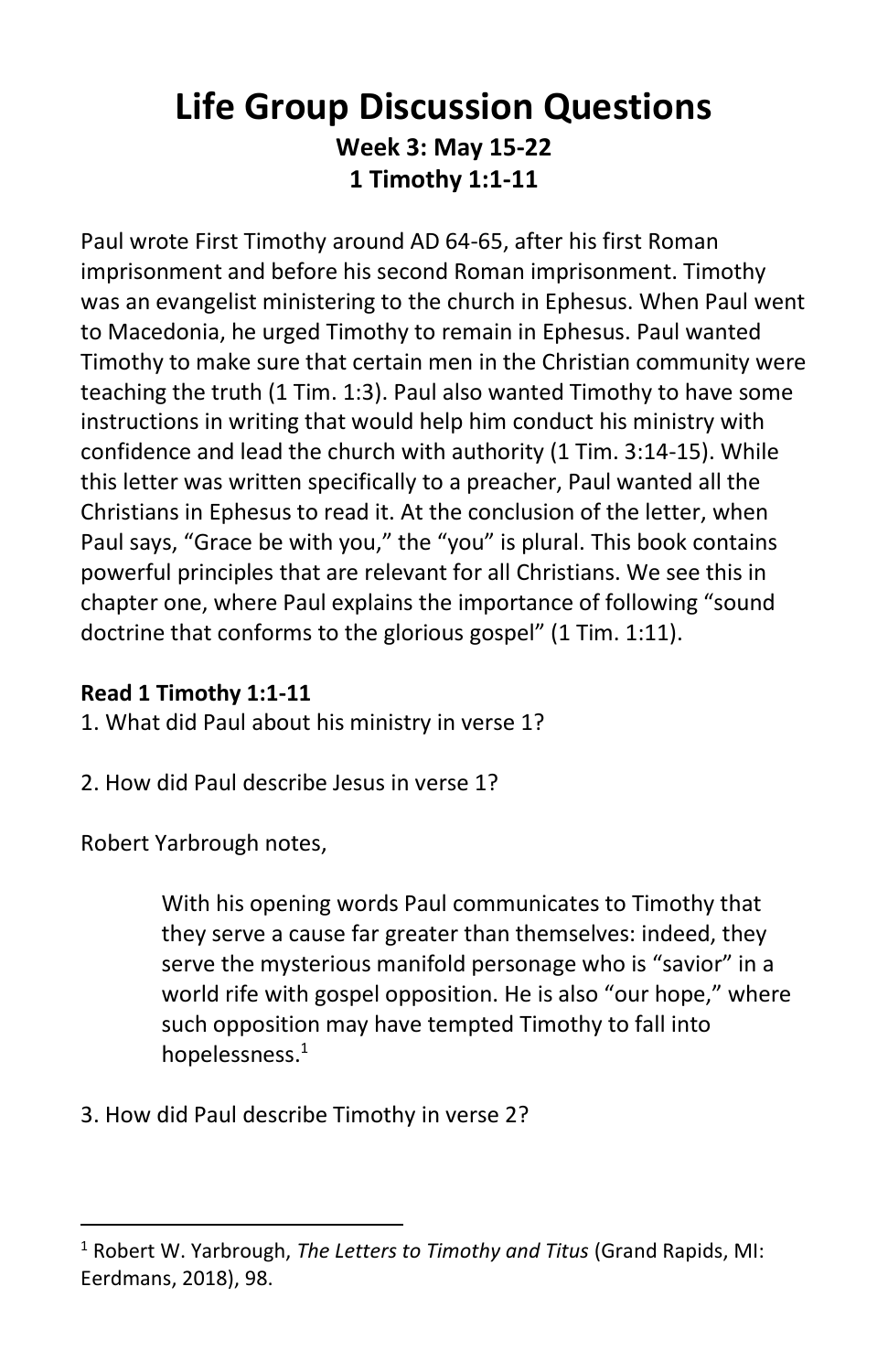4. What did Paul urge Timothy to do when he left Timothy and went to Macedonia? (1:3)

5. Why did Paul want Timothy to stay in Ephesus? (1:3-4)

6. What did Paul say about myths and genealogies? (1:4)

When we devote ourselves to controversial issues rather than the work of God, we are robbing ourselves and God of the good things He wants to accomplish through us. C. Michael Moss observes,

> All of this speculation was bound to promote "controversies rather than God's work—which is by faith." The phrase "God's work" (οἰκονομία, oikonomia) refers to the stewardship of another's property, here God's. The work of God which had been entrusted to believers, his plan for redeeming his people, was being perverted by this heresy. $2$

7. What was the goal of the command Paul urged Timothy to enforce? (1:5)

William Mounce writes,

Paul is repeating a charge he has already given to Timothy to stop those in the church who are teaching error. They are teaching the law, but they are both arrogant and ignorant. Whereas the end result of their teaching is speculation, the end result of Paul's teaching is love.<sup>3</sup>

8. In what way had some believers been misguided? (1:6)

9. How did Paul describe the false teachers in verse 7?

10. When is the Law good? (1:8)

<sup>2</sup> C. Michael Moss, *The College Press NIV Commentary: 1, 2 Timothy and Titus* (Joplin, MO: College Press, 1995), 33.

<sup>3</sup> William Mounce, *Word Biblical Commentary: Pastoral Epistles* (Grand Rapids, MI: Zondervan Academic, 2016), 15.